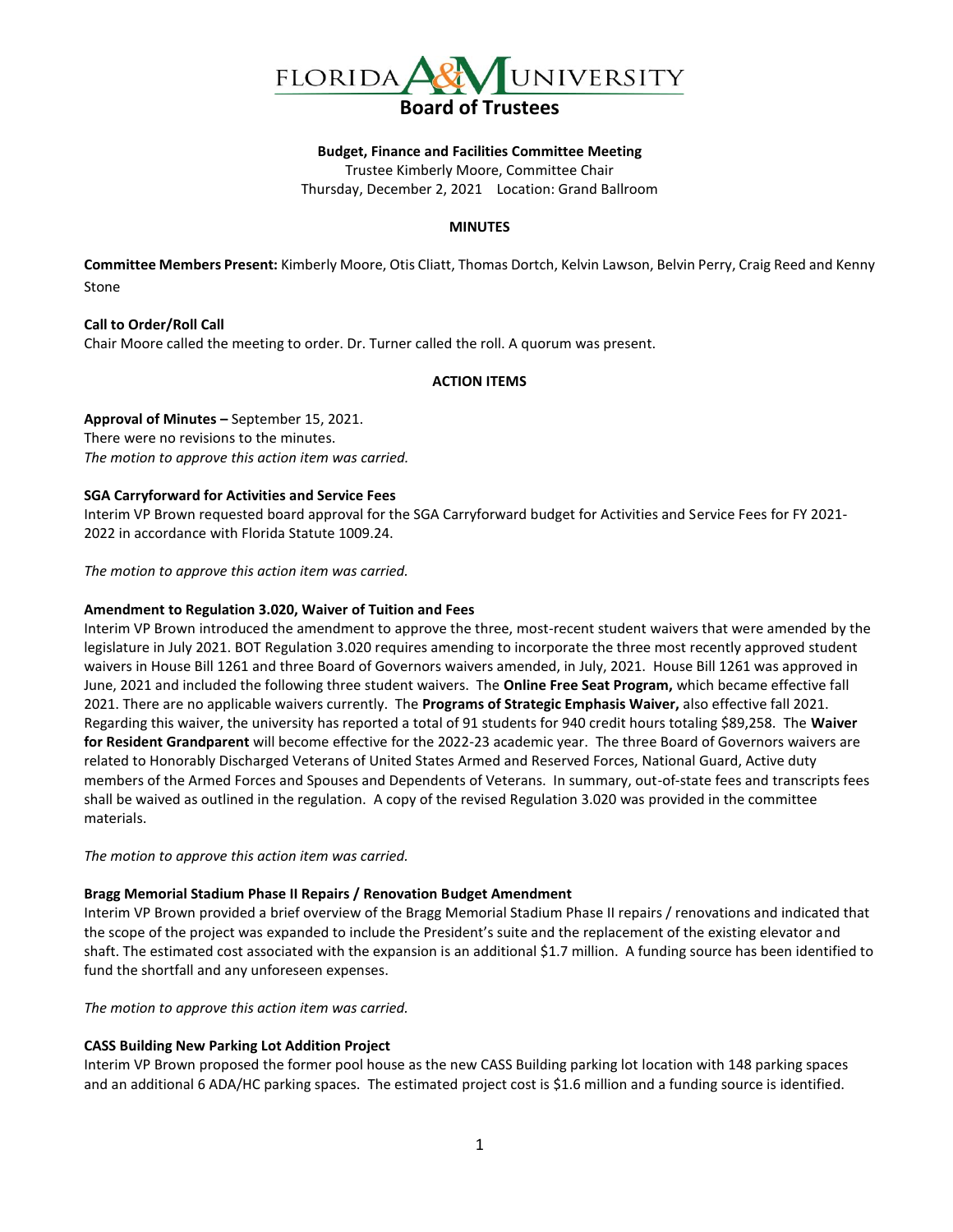

Questions/Comments re: CASS Building New Parking Lot Addition Project

- Trustee Lawson asked had there been consideration for building a parking deck instead of surface parking. *Response: AVP Chris Hessel responded that it was very cost prohibitive to go with a deck.*
- Trustee Harper asked about the estimated cost of a parking deck. *Response: AVP Hessel responded that depending on the size, it could be 4-5 times the cost of a surface lot.*
- Trustee Cliatt asked if the new parking area had hook ups for electric vehicles? *Response: Director Craig Talton responded there would be no hook ups for electric vehicles, however there has been discussion with university administrators about placing the hookup on campus in the near future.*
- Trustee Lawson requested a cost proposal for a parking deck for presentation at the next board meeting.
- Interim VP Brown stated that the university is in the process of updating its master plan and parking is included in that study.
- Trustee Cliatt requested that notes be taken and provided to keep the board on task and to avoid repeated conversations on this and other projects.

*Response: Trustee Moore noted that the committee meeting reports include action items and that follow-up on actions will be included during briefings with the trustees.*

*The motion to approve this action item was carried.*

## **FAMU School of Nursing Simulation Lab Project**

Interim VP Brown presented the proposal for the School of Nursing Simulation Lab project that will be located on the third floor of the Ware-Rhaney Building. The proposed project budget is \$1.5 million.

Questions/Comments re: FAMU School of Nursing Simulation Lab Project

- Trustee Dubose asked about the timeline for project build out, and whether or not this project is a part of the reporting and review regarding the School of Nursing's probation status. *Response: AVP Chris Hessel responded that once approval is granted, the design process will take place, and afterwards, a more definitive schedule could be presented. However, it is typically a 6-9 month build out. Director Talton added that the project has a substantial completion date of July 2022 with the final completion by the start date of fall 2022 classes. Provost Edington indicated that the addition of the simulation lab would be received in a positive light with the Nursing Accreditation Board when they visit. Although the board will be focusing on the licensure passage rate, they are also accessing the university's ability to train and facilitate the students.*
- Trustee Washington asked if the new simulation lab would increase or replace capacity. *Response: Provost Edington indicated that he assumes that the lab would increase the capacity, as well as introduce students to more modern technology. He will provide follow up at the next meeting.*

*The motion to approve this action item was carried.*

## **INFORMATION ITEMS**

## **Vice President for Finance and Administration's Report**

## **a. Financial Status Report / Quarterly Budget Review**

Interim VP Brown presented a comparison of Quarter 1 for FY 20-21 and FY 21-22. Overall, 56% of the budget was expended in 2021-22 versus 68% expenditures in 2020-21. The decrease is contributed to expenditures defrayed with federal stimulus funds received.

Questions/Comments re: Financial Status Report / Quarterly Budget Review

- Trustee Moore asked if there were any expenditure comparison highlights from the previous year's spend. *Response: Interim VP Brown highlighted the technology fee.*
- Trustee Washington asked what happens to unused funds? *Response: Interim VP Brown indicated that the unused funds go into the fund balance.*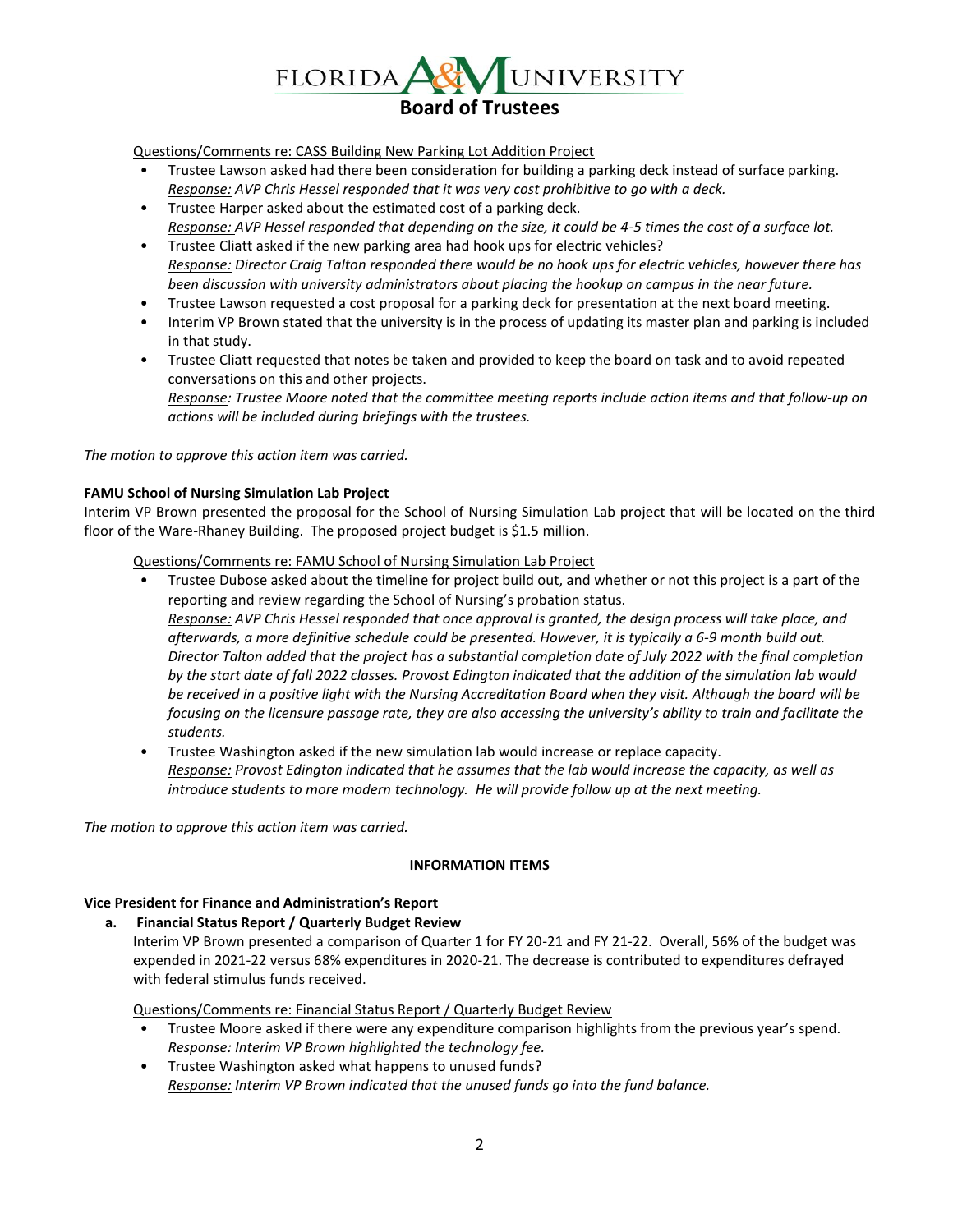

## **b. Report on MWBE**

Interim VP Brown reported on expenditures for Minority and Women-owned Business Enterprises for FY 2020- 21. Overall, the university spend, outside of planning and construction, is \$17.4 million with 9% of the services procured by MWBEs. Regarding construction, minority vendors accounted for 20% of minor projects and 2% of major projects on campus. The university continues to increase efforts in engagement and promotion of access and opportunity of all supplier groups. The university is in collaboration with Small Business Development Center (SBDC) to address economic and business development needs of MWBEs.

Questions/Comments re: MWBE

- Trustee Dubose asked to what extent is the university engaging in the process with small businesses? *Response: Interim VP Brown responded that, with construction, contractors are encouraged to engage minority sub-contractors, when possible. Director Hood indicated that all departments are encouraged to utilize minority businesses, when appropriate. Additionally, suppliers are introduced during Industry Day to gain insight on departmental needs.*
- Trustee Dubose asked if there are any pass through issues as it relates to MWBEs. *Response: Director Hood indicated that there were no procurement issues.*
- Trustee Harper recommended, in addition to the SBDC, to consider the National Minority Supplier Development Council, the Florida Regional affiliate, and WEBEC. She also suggested the establishment of a central repository of companies that have engaged with the university.
- Trustee Lawson asked who owns the university process. *Response: Interim VP Brown indicated that the process is owned by the Procurement department.*
- Trustee Lawson requested the committee develop a strategic MWBE-focused action plan to present at the next meeting

*Response: Trustee Moore indicated that a detailed presentation was provided in the meeting materials and a focus group will convene to develop an action plan.*

- Trustee Dortch encouraged the committee to utilize the School of Business and offered his assistance in providing resources and a technical support system. *Response: Trustee Moore acknowledged that the School of Business is involved as the SBDC is a part of the school. Dean Friday-Stroud and Mr. Keith Bowers provided further insight on the center and its services.*
- Trustee Stone asked if there are any limitations on working with WMBEs, locally and nationally as he would like the university to expand its reach nationally to other WMBEs. *Response: Director Hood indicated that there are no limitations.*

# **c. Project Updates – University Construction / Operations**

## **Bragg Memorial Stadium**

Interim VP Brown presented information on the revised Bragg Memorial Stadium Phase 2A project including the updated budget. The design phase is 100% complete and the construction is 10% complete. The project is on schedule.

Questions/Comments re: University Construction / Operations

- Trustee Perry asked if the build out included suites that can be rented. Also he and Trustee Cliatt asked if the suites are not included in this phase, will the construction be designed where suites can be upgraded/added at a later date without making additional modifications. *Response: Trustee Moore responded that the build out does not include suites for rental and an analysis regarding adding and upgrading suites will be presented to the board at a future date.*
- Trustee Dubose asked if there is a built-in hedge into the financials to deal with inflation. *Response: Interim VP Brown indicated that there are built-in contingency dollars. Director Talton added that the university is working diligently to stay ahead of inflation and the project is on schedule and on time.*

## **d. Master Plan Update**

Interim VP Brown indicated that the university's master plan timeline is progressing well. The anticipated completion date is October 2022. Phases I – III are 100% complete and Phase IV is 10% complete. Next steps are